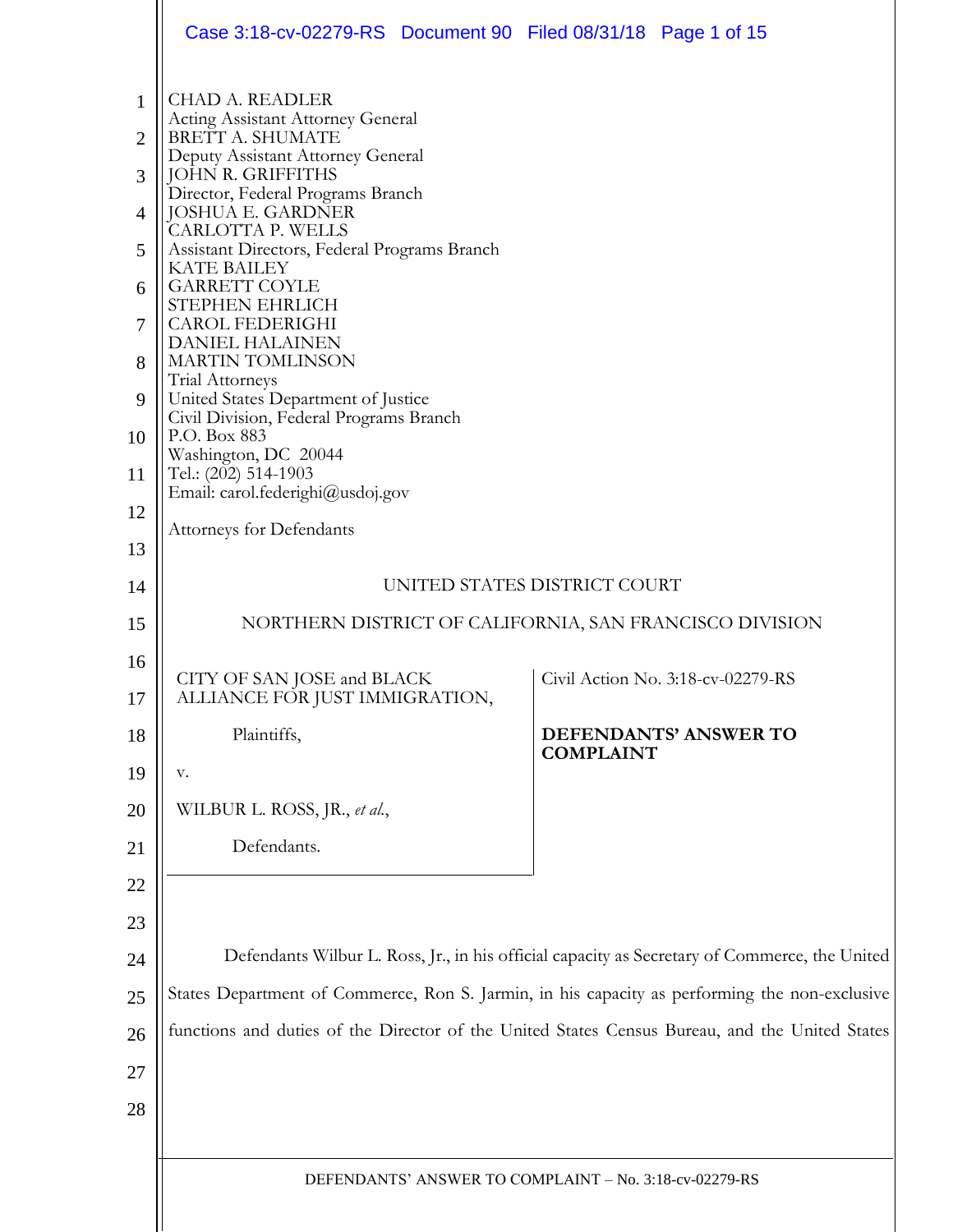# Case 3:18-cv-02279-RS Document 90 Filed 08/31/18 Page 2 of 15

1 2 Census Bureau (collectively, "Defendants') answer each numbered paragraph of Plaintiffs' Complaint (ECF No. 1) as follows:

3 4 5 6 7 1. The allegations in the first and second sentences of paragraph 1 consist of Plaintiffs' characterizations of the present lawsuit and Plaintiffs' legal conclusions, to which no response is required, but, to the extent a response is required, deny. Defendants lack knowledge or information sufficient to form a belief as to the truth of the remaining allegations in this paragraph but, to the extent a response is required, Defendants deny the remaining allegations.

8 9 2. Paragraph 2 consists of Plaintiffs' characterization of the U.S. Constitution and the cited judicial decisions, and Plaintiffs' legal conclusions, to which no response is required.

3. Admit.

10

11 12 4. Paragraph 4 consists of Plaintiffs' characterization of the cited statutes and legal conclusions, to which no response is required.

13 14 15 16 17 5. Defendants deny the first sentence of paragraph 5, except to admit that the decennial census short-form questionnaire last asked a citizenship question in 1950. Defendants admit that, in the referenced March 2017 report to Congress, none of the proposed topics for the 2020 Census related to citizenship or immigration status but deny Plaintiffs' characterization of the March 2017 report as "[c]onsistent with modern practice."

18 19 20 21 22 23 24 6. Defendants admit that on December 12, 2017 the United States Department of Justice ("DOJ") sent the referenced letter to the U.S. Census Bureau requesting that a citizenship question be included on the 2020 decennial census questionnaire. The remaining allegations of paragraph 6 consist of Plaintiffs' characterization of this letter, which speaks for itself and to which no response is required. The Court is respectfully referred to the cited letter itself, Exhibit 1 to Plaintiffs' Complaint, for a complete and accurate statement of its contents. Defendants deny any allegations of this paragraph not consistent with the letter.

25 26 27 28 7. Defendants admit Secretary Ross sent the referenced memorandum to Karen Dunn Kelley directing reinstatement of a citizenship question on the 2020 decennial census questionnaire. The remaining allegations of paragraph 7 consist of Plaintiffs' characterization of this memorandum, which speaks for itself and to which no response is required. The Court is respectfully referred to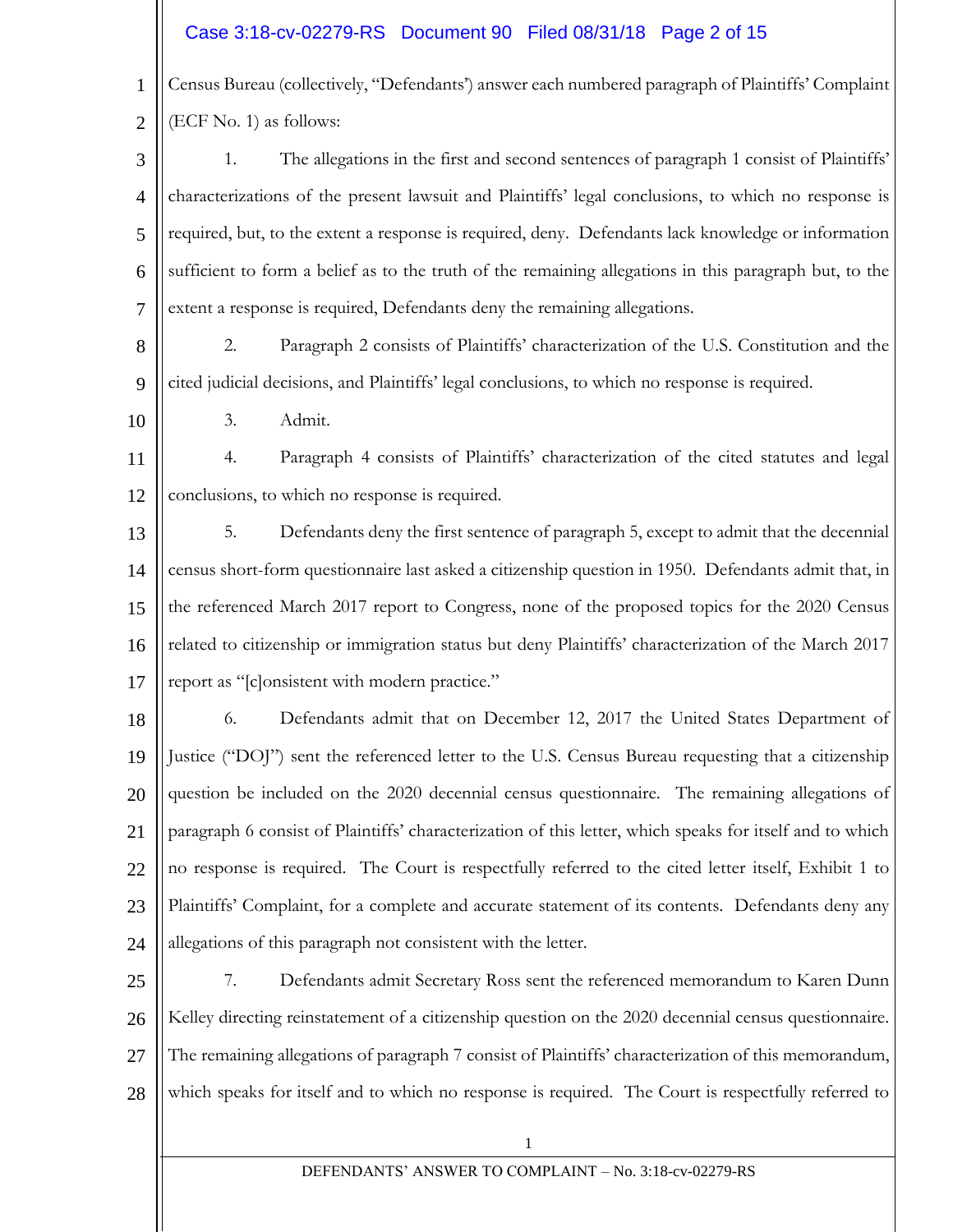### Case 3:18-cv-02279-RS Document 90 Filed 08/31/18 Page 3 of 15

1 2 3 the cited memorandum, Exhibit 2 to Plaintiffs' Complaint, for a complete and accurate statement of its contents. Defendants deny any allegations of this paragraph not consistent with the memorandum.

4 5 6 8. The first sentence of paragraph 8 consists of Plaintiffs' legal conclusions, to which no response is required, but, to the extent a response is required, deny. Defendants deny the remaining allegations of this paragraph.

7 8 9 9. Paragraph 9 consists of Plaintiffs' characterization of the proposed citizenship question for the 2020 decennial census questionnaire, which speaks for itself and to which no response is required but, to the extent a response is required, admit.

10 11 12 13 14 15 16 17 10. Defendants deny the first and second sentences of paragraph 10. Defendants lack knowledge or information sufficient to form a belief as to the truth of the allegations in the third sentence, because Plaintiffs do not identify the "numerous studies" they reference, but, to the extent a response is required, Defendants deny this sentence. The last two sentences of this paragraph consist of Plaintiffs' characterization of the cited legal brief, which speaks for itself and to which no response is required. Defendants respectfully refer the Court to the cited brief for a complete and accurate statement of its contents and deny any allegations of these sentences inconsistent with the brief.

18 19 20 21 22 11. Defendants lack knowledge or information sufficient to form a belief as to the truth of the allegations in the first, third, and fourth sentences of paragraph 11 but, to the extent a response is required, Defendants deny these allegations. Defendants admit the second sentence of this paragraph, except to deny that the referenced funding is determined solely "based on population as determined by the Census."

23 24 12. Defendants lack knowledge or information sufficient to form a belief as to the truth of the allegations in paragraph 12 but, to the extent a response is required, deny.

25 26 13. Paragraph 13 consists of Plaintiffs' characterization of the relief they seek through this lawsuit, to which no response is required.

- 27
- 28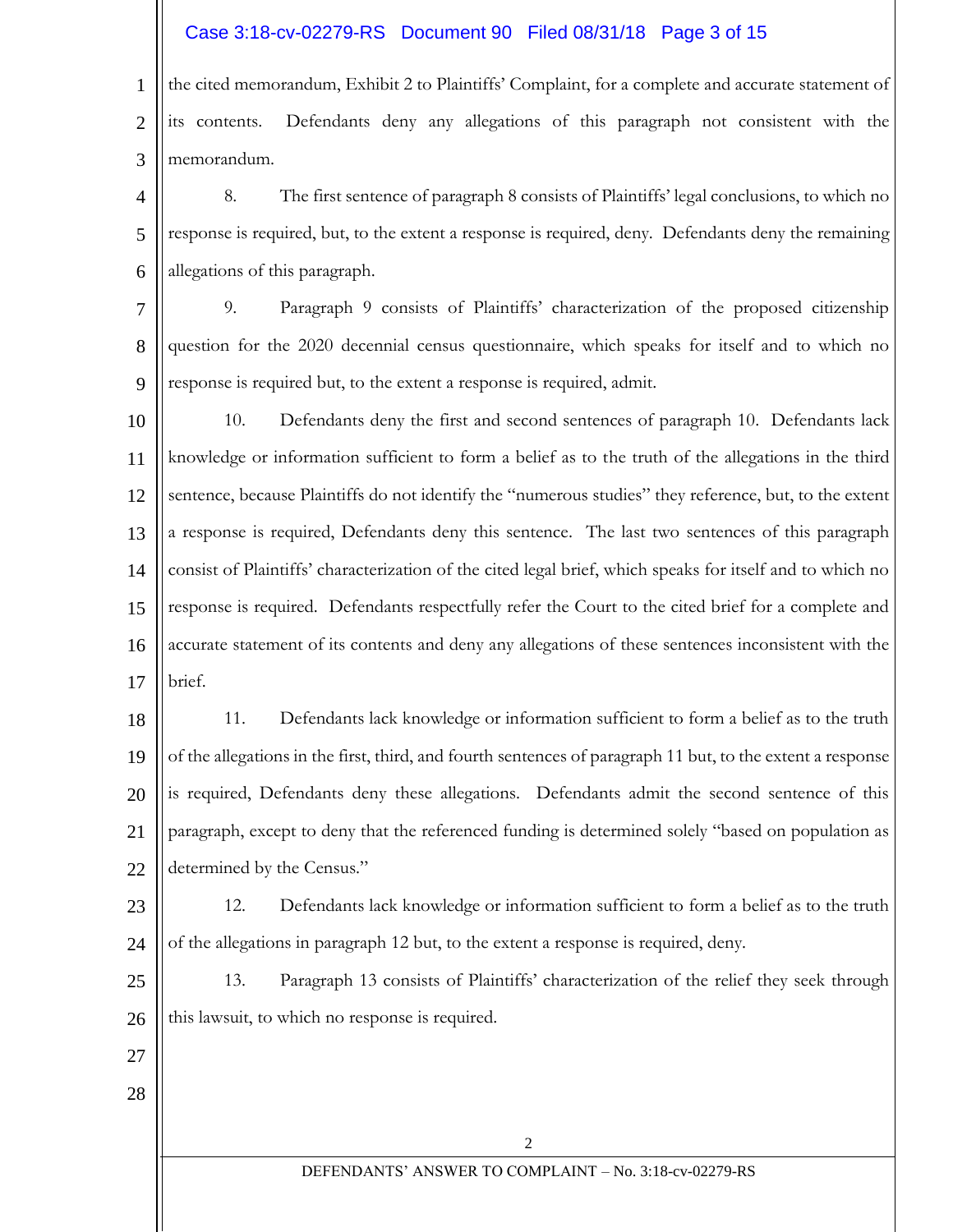Case 3:18-cv-02279-RS Document 90 Filed 08/31/18 Page 4 of 15

3 DEFENDANTS' ANSWER TO COMPLAINT – No. 3:18-cv-02279-RS 1 2 3 4 5 6 7 8 9 10 11 12 13 14 15 16 17 18 19 20 21 22 23 24 25 26 27 28 14. Paragraph 14 consists of Plaintiffs' legal conclusions regarding jurisdiction, to which no response is required but, to the extent a response is required, Defendants deny that this Court has jurisdiction. 15. Paragraph 15 consists of Plaintiffs' legal conclusions, to which no response is required, but, to the extent a response is required, deny. 16. Paragraph 16 consists of Plaintiffs' legal conclusions regarding venue, to which no response is required. 17. Paragraph 17 consists of Plaintiffs' legal conclusions regarding intradistrict assignment under the local rules, to which no response is required, but, to the extent a response is required, admit. 18. Defendants lack knowledge or information sufficient to form a belief as to the truth of the allegations in paragraph 18. 19. The allegations in paragraph 19 do not set forth a claim for relief or aver facts in support of a claim to which an answer is required. To the extent a response is required, Defendants lack knowledge or information sufficient to form a belief as to the truth of these allegations. 20. The first sentence of paragraph 20 consists of Plaintiffs' characterization of this lawsuit, of the City of San Jose's legal status, and of the cited judicial decision, to which no response is required. Defendants deny the second and fourth sentences of this paragraph. Defendants lack knowledge or information sufficient to form a belief as to the truth of the allegations in the third sentence. 21. Defendants lack knowledge or information sufficient to form a belief as to the truth of the allegations in paragraph 21. 22. Defendants lack knowledge or information sufficient to form a belief as to the truth of the allegations in paragraph 22. 23. The allegations in paragraph 23 contain Plaintiffs' legal conclusions, to which no response is required. To the extent this paragraph also contains factual allegations, Defendants lack knowledge or information sufficient to form a belief as to the truth of those allegations. To the extent a response is required, Defendants deny the allegations of this paragraph.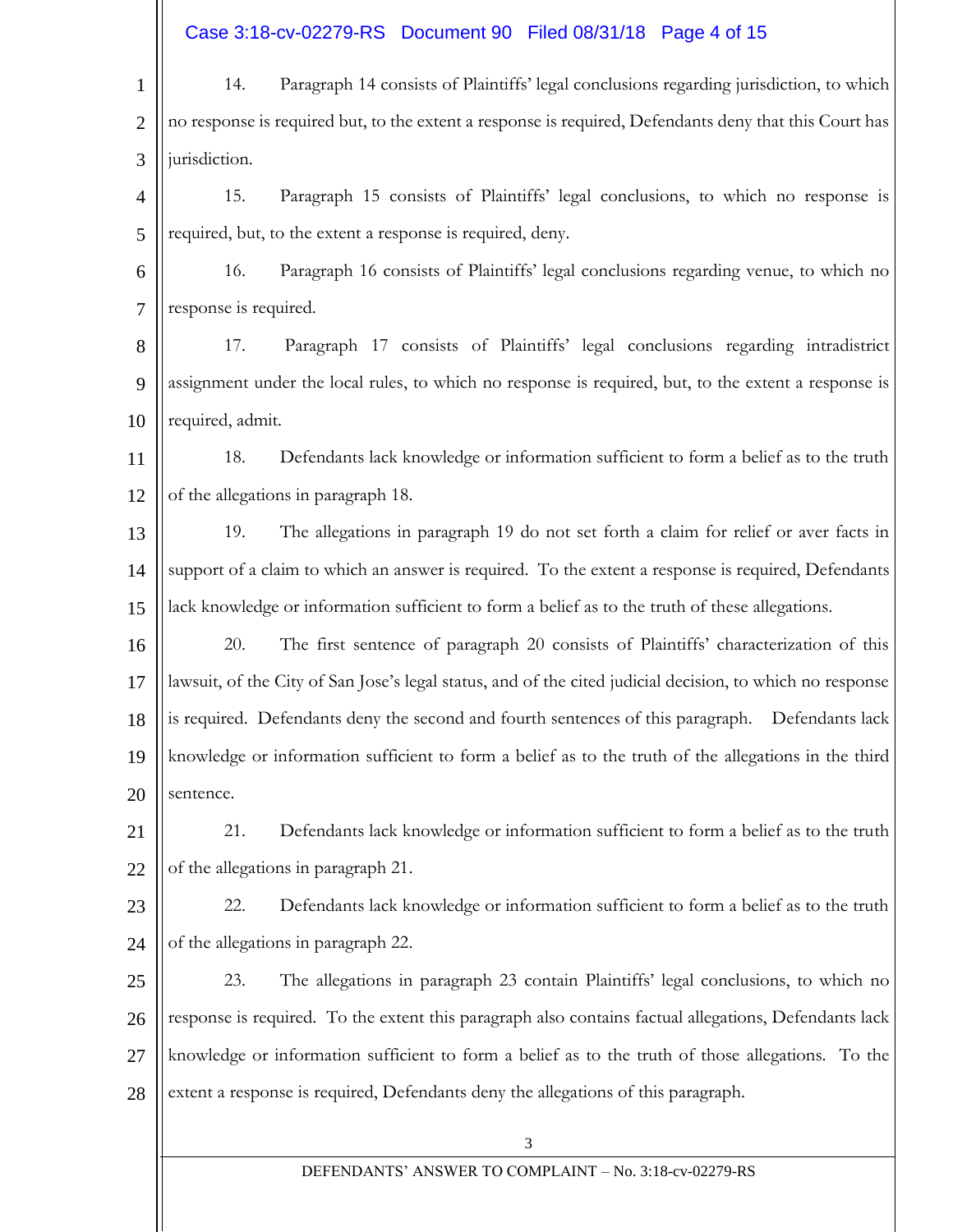# Case 3:18-cv-02279-RS Document 90 Filed 08/31/18 Page 5 of 15

| $\mathbf{1}$   | Defendants admit that Defendant Wilbur L. Ross, Jr., is the United States Secretary<br>24.           |                                                                                                 |  |  |  |
|----------------|------------------------------------------------------------------------------------------------------|-------------------------------------------------------------------------------------------------|--|--|--|
| $\overline{2}$ | of Commerce and the head of the United States Department of Commerce, which includes the             |                                                                                                 |  |  |  |
| 3              | United States Census Bureau. The remaining allegations of this paragraph consist of Plaintiffs'      |                                                                                                 |  |  |  |
| $\overline{4}$ | characterization of Secretary Ross's legal authority and of this lawsuit, to which no response is    |                                                                                                 |  |  |  |
| 5              | required.                                                                                            |                                                                                                 |  |  |  |
| 6              | Admit.<br>25.                                                                                        |                                                                                                 |  |  |  |
| $\overline{7}$ | 26.                                                                                                  | Admit, except as to Plaintiffs' characterization of the capacity in which Dr. Jarmin is         |  |  |  |
| 8              | sued, to which no response is required.                                                              |                                                                                                 |  |  |  |
| 9              | 27.                                                                                                  | Admit.                                                                                          |  |  |  |
| 10             | 28.                                                                                                  | The allegations in paragraph 28 consist of Plaintiffs' characterizations of the U.S.            |  |  |  |
| 11             | Constitution and legal conclusions, to which no response is required.                                |                                                                                                 |  |  |  |
| 12             | The allegations in paragraph 29 consist of Plaintiffs' characterizations of the cited<br>29.         |                                                                                                 |  |  |  |
| 13             | statutory provision and judicial decision and Plaintiffs' legal conclusions, to which no response is |                                                                                                 |  |  |  |
| 14             | required.                                                                                            |                                                                                                 |  |  |  |
| 15             | 30.                                                                                                  | The allegations in paragraph 30 consist of Plaintiffs' characterizations of the cited           |  |  |  |
| 16             |                                                                                                      | statutory provisions and legal conclusions, to which no response is required.                   |  |  |  |
| 17             | 31.                                                                                                  | Defendants deny the allegations of the first sentence of paragraph 31. The remaining            |  |  |  |
| 18             |                                                                                                      | allegations consist of Plaintiffs' characterizations of the cited statutory provision and legal |  |  |  |
| 19             |                                                                                                      | conclusions, to which no response is required.                                                  |  |  |  |
| 20             | 32.                                                                                                  | Defendants admit the first sentence of paragraph 32, as far as the fact that it is public       |  |  |  |
| 21             | knowledge that Census Bureau data is used by Congress, the states, and other members of the public   |                                                                                                 |  |  |  |
| 22             | for many purposes.                                                                                   | The remaining allegations in this paragraph consist of Plaintiffs' legal                        |  |  |  |
| 23             | conclusions, to which no response is required.                                                       |                                                                                                 |  |  |  |
| 24             | 33.                                                                                                  | Admit.                                                                                          |  |  |  |
| 25             | 34.                                                                                                  | Deny, except to admit that the decennial census short-form questionnaire last asked             |  |  |  |
| 26             | a citizenship question in 1950.                                                                      |                                                                                                 |  |  |  |
| 27             | 35.                                                                                                  | Admit.                                                                                          |  |  |  |
| 28             | 36.                                                                                                  | Admit.                                                                                          |  |  |  |
|                |                                                                                                      | $\overline{4}$                                                                                  |  |  |  |
|                | DEFENDANTS' ANSWER TO COMPLAINT - No. 3:18-cv-02279-RS                                               |                                                                                                 |  |  |  |
|                |                                                                                                      |                                                                                                 |  |  |  |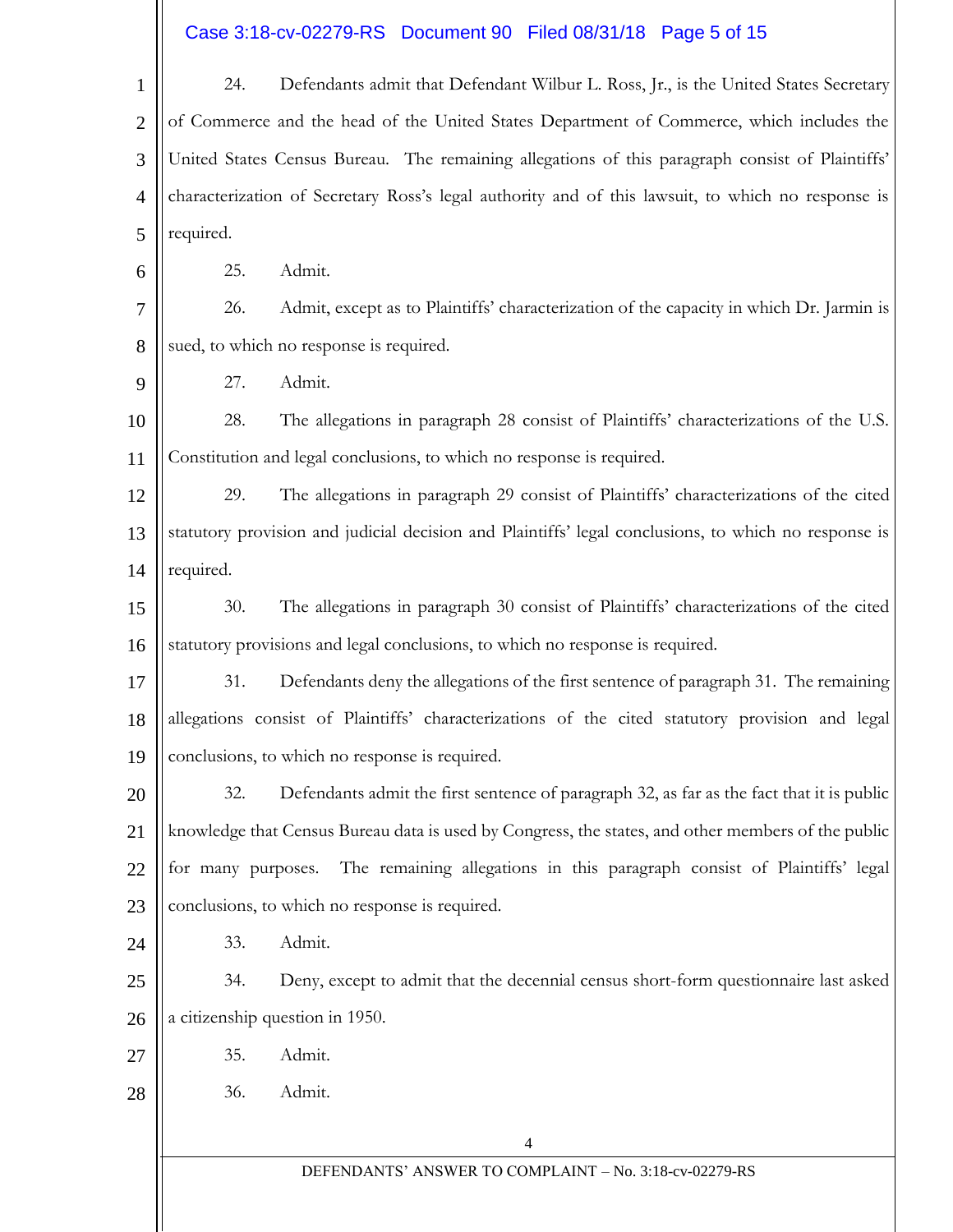## Case 3:18-cv-02279-RS Document 90 Filed 08/31/18 Page 6 of 15

37. Defendants admit that, in the referenced March 2017 report to Congress, none of the proposed topics for the 2020 Census related to citizenship or immigration status.

- 3 4 5 6 38. The allegations in paragraph 38 consist of Plaintiffs' characterization of the footnoted publication, which speaks for itself and to which no response is required. The Court is respectfully referred to the cited publication for a complete and accurate statement of its contents, and Defendants deny any allegations of this paragraph inconsistent with the publication.
- 7 8 9 10 11 39. To the extent that the allegations in paragraph 39 consist of Plaintiffs' characterization of the cited *2020 Census Operation Plan*, the operational plan speaks for itself and no response is required. The Court is respectfully referred to the cited publication for a complete and accurate statement of its contents, and Defendants deny any allegations inconsistent with the publication. The remaining allegations consist of Plaintiffs' legal conclusions, to which no response is required**.**
- 12 13 14 15 16 17 18 19 40. The allegations in paragraph 40 consist of Plaintiffs' characterization of the footnoted publication, which speaks for itself, and Plaintiffs' legal conclusions, to which no response is required. The Court is respectfully referred to the cited publication for a complete and accurate statement of its contents, and Defendants deny any allegations of this paragraph inconsistent with the publication. 41. The allegations in paragraph 41 consist of Plaintiffs' characterization of the footnoted publication, which speaks for itself and to which no response is required. The Court is respectfully referred to the cited publication for a complete and accurate statement of its contents, and Defendants deny any allegations of this paragraph inconsistent with the publication.
- 20 21 22 23 42. The allegations in paragraph 42 consist of Plaintiffs' characterization of the footnoted publications, which speak for themselves and to which no response is required. The Court is respectfully referred to the cited publications for a complete and accurate statement of their contents, and Defendants deny any allegations of this paragraph inconsistent with the publications.
- 24

25

1

2

43. Admit to the extent that such information has been made public. *See, e.g*., https://www.census.gov/programs-surveys/decennial-census/2020-census/research-

- 26 testing/testing-activities/2014-census-test/questions.html.
- 27 28 44. The allegations in paragraph 44 consist of Plaintiffs' characterization of the footnoted publications, which speak for themselves and to which no response is required. The Court is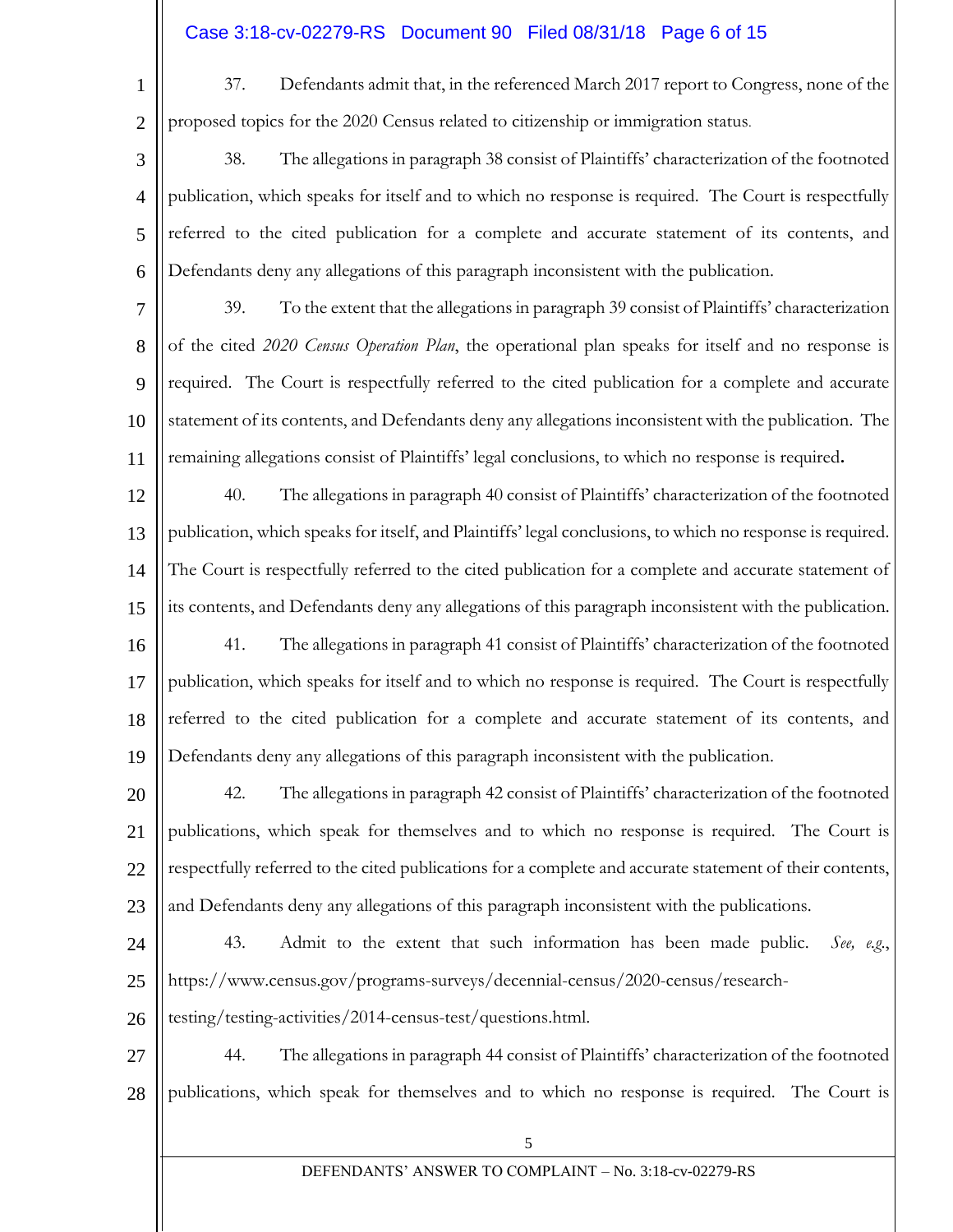## Case 3:18-cv-02279-RS Document 90 Filed 08/31/18 Page 7 of 15

respectfully referred to the cited publications for a complete and accurate statement of their contents, and Defendants deny any allegations of this paragraph inconsistent with the publications.

- 3 4 5 45. Admit that the 2016 and 2017 Census Tests did not include a question regarding citizenship status. Admit that the Census Bureau did not begin considering whether to reinstatement a citizenship question on 2020 census questionnaire until late 2017.
- 6 7 8 9 46. The allegations in paragraph 46 consist of Plaintiffs' characterization of the footnoted publication, which speaks for itself and to which no response is required. The Court is respectfully referred to the cited publication for a complete and accurate statement of its contents, and Defendants deny any allegations of this paragraph inconsistent with the publication.
- 10 11 12 13 14 47. Defendants deny the first and third sentences of paragraph 47, except to admit that the Census Bureau conducted data collection for its 2018 End-to-End Census Test in Providence County, Rhode Island, earlier this year and that the questionnaire used in this test did not include a citizenship question. The second sentence consists of Plaintiffs' characterization of the End-to-End Census Test, to which no response is required. Defendants deny the last sentence.
	- 48. Deny.

1

2

15

- 16 17 18 49. Defendants admit the third sentence of paragraph 49, as far as public reporting of this population count has shown, and deny the last sentence. Defendants lack knowledge or information sufficient to form a belief as to the truth of the remaining allegations in this paragraph.
- 19 20 50. Defendants lack knowledge or information sufficient to form a belief as to the truth of the allegations in paragraph 50.
- 21 22 23 24 51. The allegations of paragraph 51 consist of Plaintiffs' characterizations of the cited PEW Research Center document, which speaks for itself and to which no response is required. Defendants respectfully refer the Court to the cited document for a complete and accurate statement of its contents and deny any allegations in this paragraph that are not consistent with the document.
- 25 26 52. Defendants lack knowledge or information sufficient to form a belief as to the truth of the allegations in paragraph 52.
- 27 28 53. The allegations of paragraph 53 consist of Plaintiffs' characterizations of the cited Census Bureau report, which speaks for itself and to which no response is required. Defendants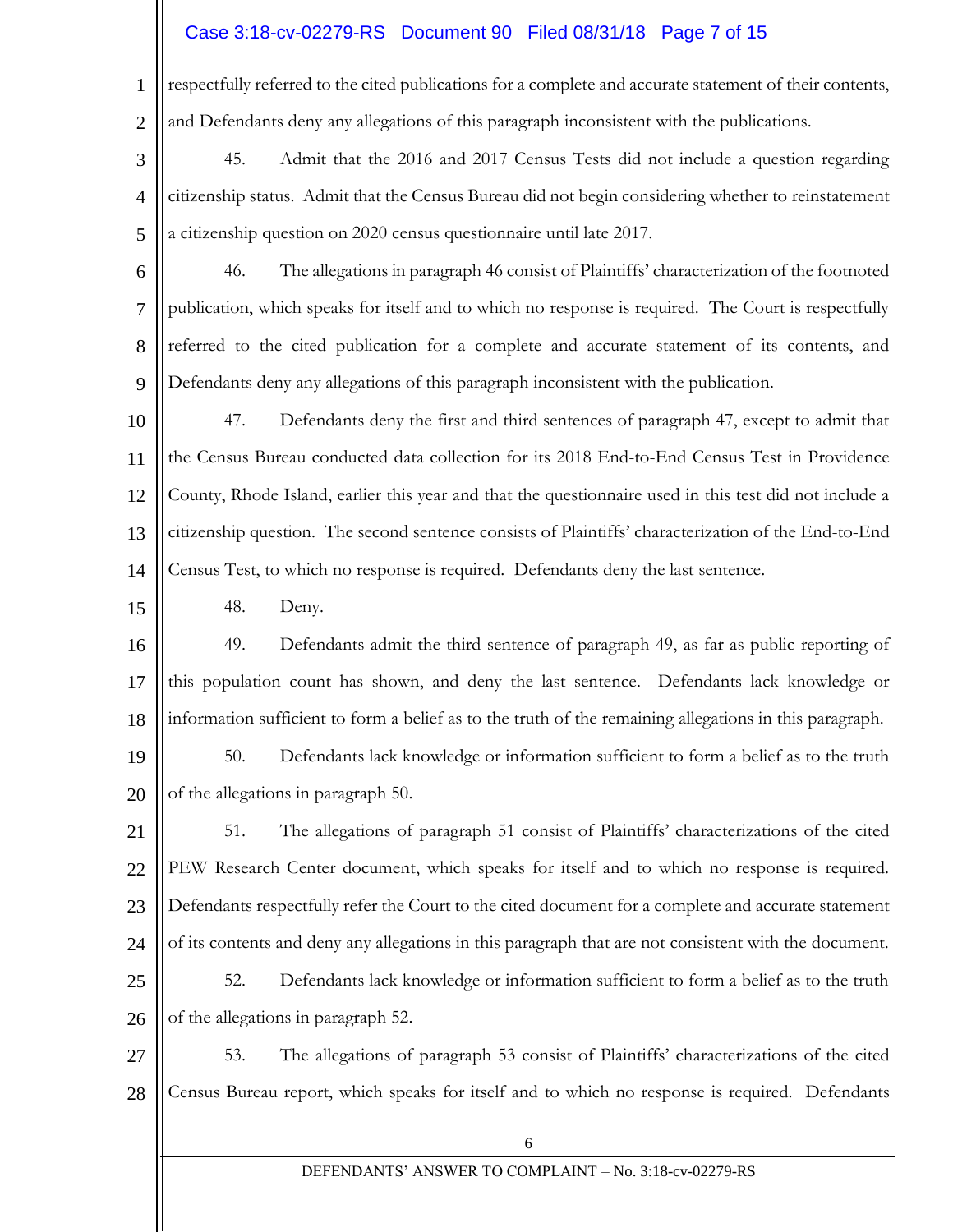## Case 3:18-cv-02279-RS Document 90 Filed 08/31/18 Page 8 of 15

1 2 respectfully refer the Court to the cited report for a complete and accurate statement of its contents and deny any allegations in this paragraph that are not consistent with the report.

3 4 54. Defendants lack knowledge or information sufficient to form a belief as to the truth of the allegations in paragraph 54.

5 6 7 8 9 55. Defendants lack knowledge or information sufficient to form a belief as to the truth of the allegations in the first sentence of paragraph 55. The second sentence of this paragraph consists of Plaintiffs' characterization of the cited newspaper article, which speaks for itself and to which no response is required. Defendants respectfully refer the Court to the cited article for a complete and accurate statement of its contents.

10 11 12 13 14 56. Paragraph 56 consists of Plaintiffs' characterization of the referenced letter, which speaks for itself and to which no response is required. Defendants respectfully refer the Court to the cited letter for a complete and accurate statement of its contents and, to the extent a response is required, admit that the cited letter was signed by the Mayor of San Jose and received by the U.S. Department of Commerce.

15 16 17 18 19 20 21 22 57. Defendants lack knowledge or information sufficient to form a belief as to the truth of the allegations in the first sentence of paragraph 57. The second sentence of this paragraph consists of Plaintiffs' characterization of the referenced Freedom of Information Act request, which speaks for itself and to which no response is required. Defendants respectfully refer the Court to the cited request for a complete and accurate statement of its contents. The third sentence of this paragraph consists of Plaintiffs' characterization of the referenced press release, which speaks for itself and to which no response is required. Defendants respectfully refer the Court to the cited press release for a complete and accurate statement of its contents.

- 23 24 58. Defendants lack knowledge or information sufficient to form a belief as to the truth of the allegations in paragraph 58.
- 25 26 59. Defendants lack knowledge or information sufficient to form a belief as to the truth of the allegations in paragraph 59.
- 27 28 60. The first two sentences of paragraph 60 consist of Plaintiffs' characterization of the cited report, which speaks for itself and to which no response is required. Defendants respectfully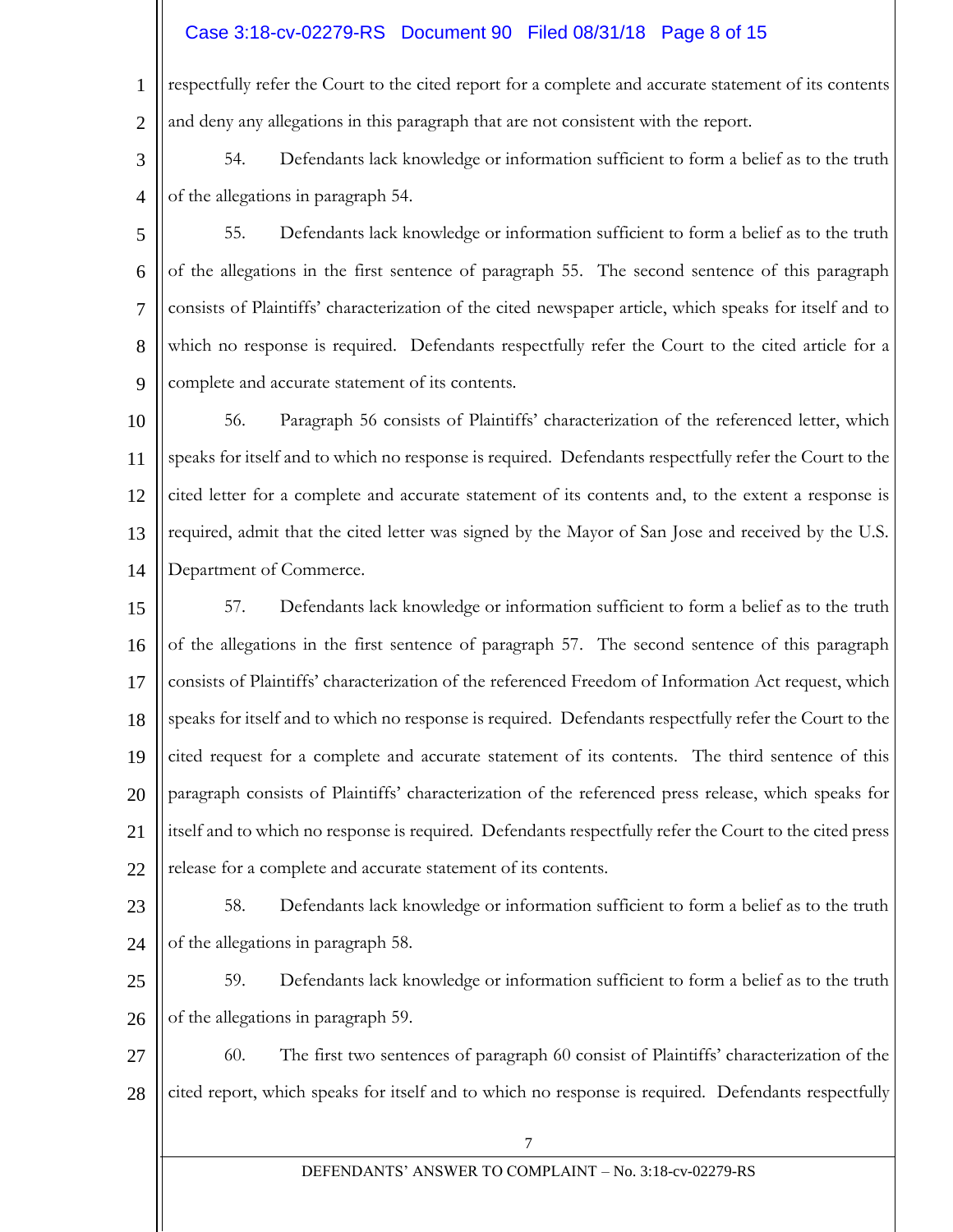### Case 3:18-cv-02279-RS Document 90 Filed 08/31/18 Page 9 of 15

1 2 3 refer the Court to the cited report for a complete and accurate statement of its contents. Defendants lack knowledge or information sufficient to form a belief as to the truth of the allegations in the remaining sentences of this paragraph.

4 5 6 7 61. The allegations of paragraph 61 consist of Plaintiffs' characterization of the cited DOJ letter, which speaks for itself and to which no response is required. The Court is respectfully referred to the cited letter for a complete and accurate statement of its contents. Defendants deny any allegations in this paragraph that are not consistent with the letter.

8 9 10 11 12 13 14 15 62. Defendants admit that on March 26, 2018, Secretary Ross directed the Census Bureau to reinstate a citizenship question on the 2020 decennial census questionnaire and that on March 29, 2018, Defendants transmitted to Congress the questions that will be asked on the 2020 decennial census. Defendants deny Plaintiffs' characterization in the first sentence of paragraph 62 of Secretary Ross's action as "setting aside decades of practice." The remaining sentences of this paragraph consist of Plaintiffs' characterization of the proposed citizenship question for the 2020 decennial census questionnaire, which speaks for itself and to which no response is required but, to the extent a response is required, admit.

16 17 18 19 20 21 63. The first sentence of paragraph 63 consist of Plaintiffs' characterization of the cited report on the "Questions Planned for the 2020 Census and American Community Survey," which speaks for itself and to which no response is required. Defendants respectfully refer the Court to the cited report for a complete and accurate statement of its contents and deny any allegations in this sentence that are not consistent with the report. Defendants deny the remaining allegations of this paragraph.

22 23 24 25 26 27 64. Paragraph 64 consists of Plaintiffs' characterization of Secretary Ross's March 26, 2018, decision memorandum, which speaks for itself and to which no response is required. Defendants respectfully refer the Court to the decision memo for a full and accurate statement of its contents (Exhibit 2 to Plaintiffs' Complaint) and deny any allegations in this paragraph inconsistent with that memo, including Plaintiffs' characterization of that memo as "arbitrary and capricious," "speculat[ive]," and "illogical."

28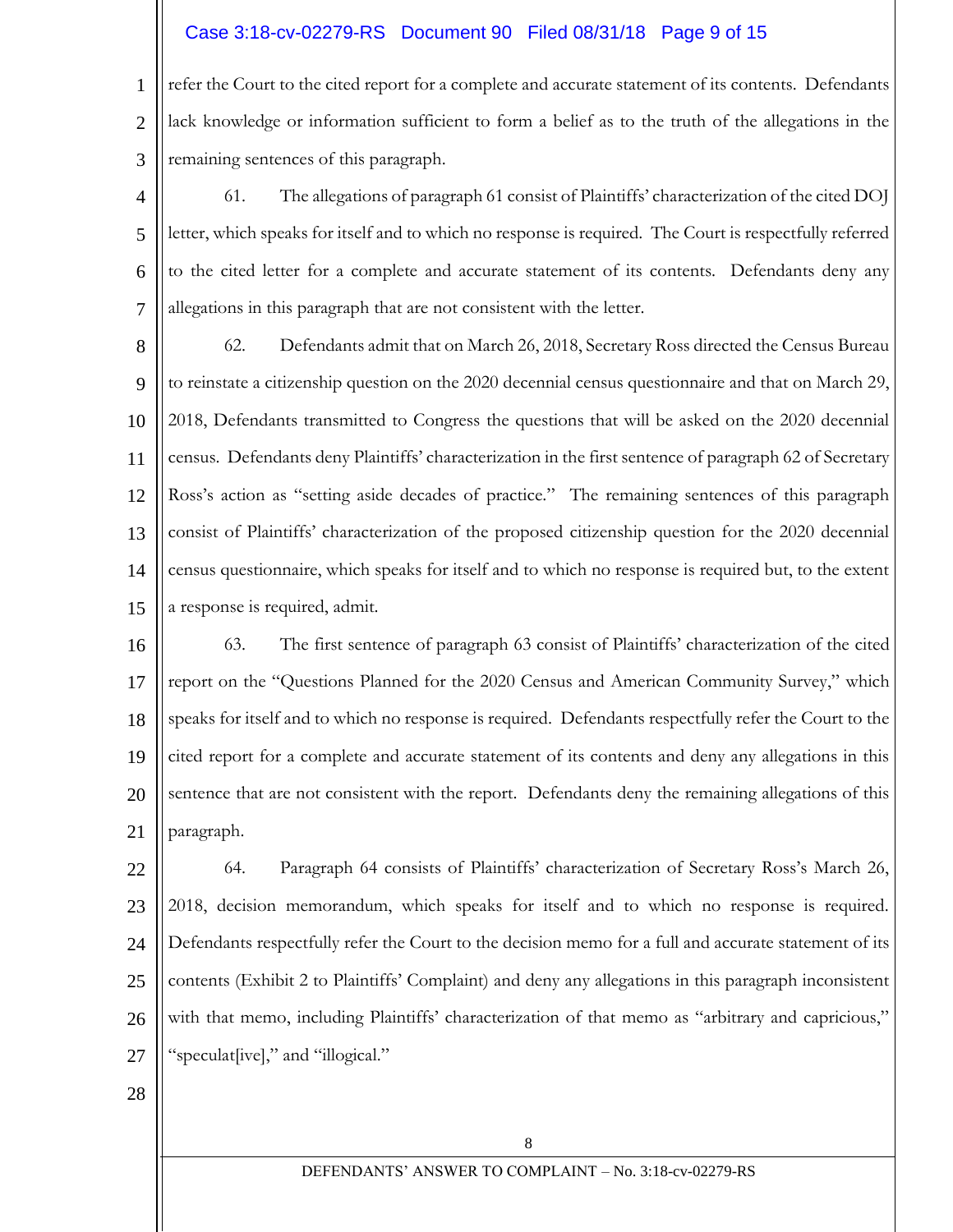# Case 3:18-cv-02279-RS Document 90 Filed 08/31/18 Page 10 of 15

| $\mathbf{1}$   | 65.                                                                                                     | Paragraph 65 consists of Plaintiffs' characterization of Secretary Ross's March 26,                      |  |  |
|----------------|---------------------------------------------------------------------------------------------------------|----------------------------------------------------------------------------------------------------------|--|--|
| $\overline{2}$ | 2018, decision memorandum, which speaks for itself and to which no response is required, and            |                                                                                                          |  |  |
| 3              | Plaintiffs' legal conclusions, to which no response is required. Defendants respectfully refer the      |                                                                                                          |  |  |
| $\overline{4}$ | Court to the decision memo for a full and accurate statement of its contents (Exhibit 2 to Plaintiffs'  |                                                                                                          |  |  |
| 5              | Complaint) and deny any allegations in this paragraph inconsistent with that memo.                      |                                                                                                          |  |  |
| 6              | 66.                                                                                                     | Deny.                                                                                                    |  |  |
| 7              | 67.                                                                                                     | Defendants deny the first sentence of paragraph 67. The remaining allegations of                         |  |  |
| 8              | this paragraph consist of Plaintiffs' characterization of the cited newspaper article, which speaks for |                                                                                                          |  |  |
| 9              |                                                                                                         | itself and to which no response is required. Defendants respectfully refer the Court to the article for  |  |  |
| 10             |                                                                                                         | a full and accurate statement of its contents.                                                           |  |  |
| 11             | 68.                                                                                                     | Paragraph 68 consists of Plaintiffs' characterization of the cited cases, which speak                    |  |  |
| 12             | for themselves and to which no response is required. Defendants respectfully refer the Court to the     |                                                                                                          |  |  |
| 13             |                                                                                                         | full case files for those cases for a full and accurate statement of the evidence presented therein.     |  |  |
| 14             | 69.                                                                                                     | Deny.                                                                                                    |  |  |
| 15             | 70.                                                                                                     | Deny.                                                                                                    |  |  |
| 16             | 71.                                                                                                     | Deny.                                                                                                    |  |  |
| 17             | 72.                                                                                                     | Paragraph 72 consists of Plaintiffs' characterization of the Census Bureau operational                   |  |  |
| 18             |                                                                                                         | plan, which speaks for itself and to which no response is required. Defendants respectfully refer the    |  |  |
| 19             |                                                                                                         | Court to the cited operational plan for a full and accurate statement of the evidence presented therein. |  |  |
| 20             |                                                                                                         | 73.-79. The allegations in paragraphs 73-79 consist of Plaintiffs' characterizations of the              |  |  |
| 21             |                                                                                                         | current political climate, to which no response is required. They do not set forth a claim for relief or |  |  |
| 22             |                                                                                                         | aver facts in support of a claim to which an answer is required. To the extent a response is required,   |  |  |
| 23             |                                                                                                         | Defendants refer the Court to the cited sources for a complete and accurate statement of the quoted      |  |  |
| 24             | material, and deny any allegations inconsistent with those sources.                                     |                                                                                                          |  |  |
| 25             | 80.                                                                                                     | Paragraph 80 consists of Plaintiffs' characterization of the cited Meyers Report and                     |  |  |
| 26             |                                                                                                         | Memorandum (Exhibits 3 and 4 to the Complaint), to which no response is required. Defendants             |  |  |
| 27             |                                                                                                         | respectfully refer the Court to these cited sources for a full and accurate statement of their contents  |  |  |
| 28             |                                                                                                         | and deny any allegations in this paragraph inconsistent with those sources.                              |  |  |
|                | 9                                                                                                       |                                                                                                          |  |  |
|                | DEFENDANTS' ANSWER TO COMPLAINT - No. 3:18-cv-02279-RS                                                  |                                                                                                          |  |  |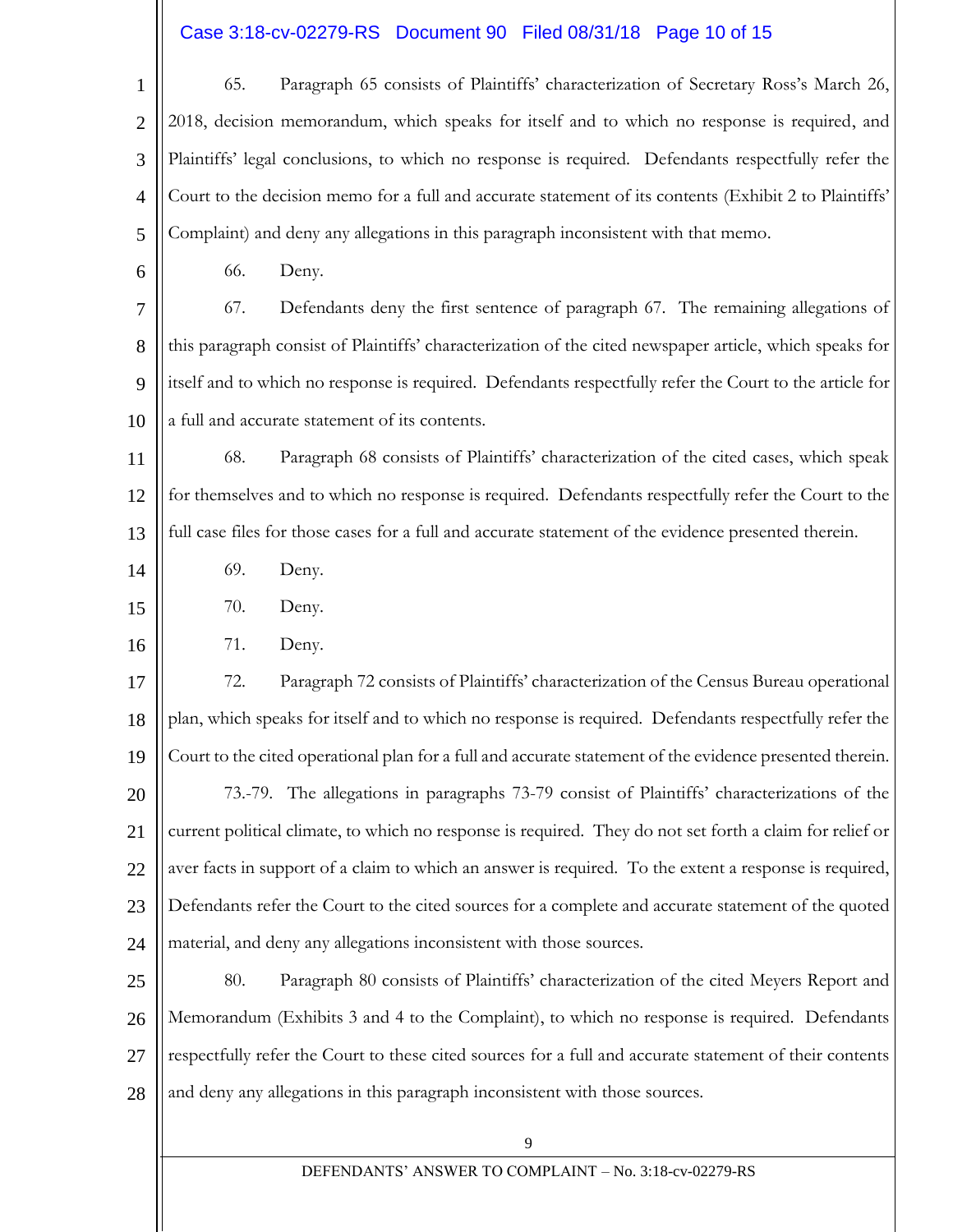# Case 3:18-cv-02279-RS Document 90 Filed 08/31/18 Page 11 of 15

| $\mathbf{1}$   | Paragraph 81 consists of Plaintiffs' characterization of the cited report, to which no<br>81.             |  |  |  |  |
|----------------|-----------------------------------------------------------------------------------------------------------|--|--|--|--|
| $\overline{2}$ | response is required. Defendants respectfully refer the Court to the cited report for a full and accurate |  |  |  |  |
| 3              | statement of its contents and deny any allegations in this paragraph inconsistent with that source.       |  |  |  |  |
| $\overline{4}$ | Defendants deny the first sentence of paragraph 82. The second sentence consists<br>82.                   |  |  |  |  |
| 5              | of Plaintiffs' characterization of evidence presented in the cited case, to which no response is          |  |  |  |  |
| 6              | required. Defendants respectfully refer the Court to the cited decision for a full and accurate           |  |  |  |  |
| $\tau$         | statement of its contents and deny any allegations in this paragraph inconsistent with that decision.     |  |  |  |  |
| 8              | Paragraph 83 contains Plaintiffs' characterization of the cited news article, to which<br>83.             |  |  |  |  |
| 9              | no response is required. Defendants respectfully refer the Court to the cited news article for a full     |  |  |  |  |
| 10             | and accurate statement of its contents and deny any allegations in this paragraph inconsistent with       |  |  |  |  |
| 11             | that source.                                                                                              |  |  |  |  |
| 12             | Defendants deny the first sentence of paragraph 84. The remaining sentences of this<br>84.                |  |  |  |  |
| 13             | paragraph appear to consist of Plaintiffs' characterization of information they have gained from          |  |  |  |  |
| 14             | unattributed sources in the public domain, to which no response is required.                              |  |  |  |  |
| 15             | Defendants lack knowledge or information sufficient to form a belief as to the truth<br>85.               |  |  |  |  |
| 16             | of the allegations in paragraph 85 but, to the extent a response is required, deny.                       |  |  |  |  |
| 17             | Defendants lack knowledge or information sufficient to form a belief as to the truth<br>86.               |  |  |  |  |
| 18             | of the allegations in paragraph 86.                                                                       |  |  |  |  |
| 19             | Defendants lack knowledge or information sufficient to form a belief as to the truth<br>87.               |  |  |  |  |
| 20             | of the allegations in paragraph 87.                                                                       |  |  |  |  |
| 21             | Defendants lack knowledge or information sufficient to form a belief as to the truth<br>88.               |  |  |  |  |
| 22             | of the allegations in paragraph 88 but, to the extent a response is required, deny.                       |  |  |  |  |
| 23             | 89.<br>Deny.                                                                                              |  |  |  |  |
| 24             | 90.<br>Defendants incorporate by reference their answers to paragraphs 1-89 of the                        |  |  |  |  |
| 25             | Complaint.                                                                                                |  |  |  |  |
| 26             | 91.<br>The allegations in paragraph 91 consist of Plaintiffs' characterizations of the U.S.               |  |  |  |  |
| 27             | Constitution and legal conclusions, to which no response is required.                                     |  |  |  |  |
| 28             |                                                                                                           |  |  |  |  |
|                | 10                                                                                                        |  |  |  |  |
|                | DEFENDANTS' ANSWER TO COMPLAINT - No. 3:18-cv-02279-RS                                                    |  |  |  |  |
|                |                                                                                                           |  |  |  |  |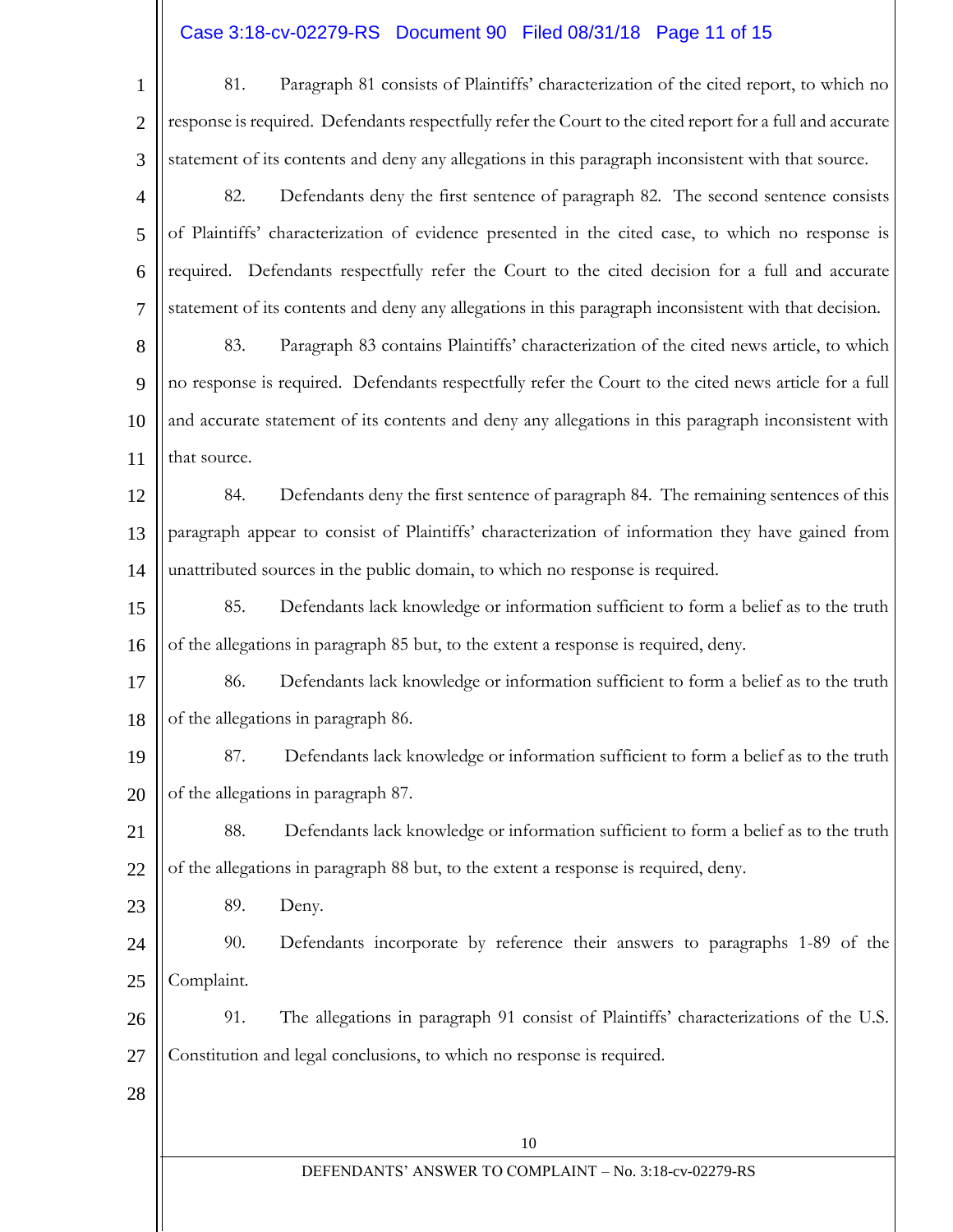### Case 3:18-cv-02279-RS Document 90 Filed 08/31/18 Page 12 of 15

1 2 3 4 5 92. The first and third sentences of paragraph 92 consist of Plaintiffs' legal conclusions, to which no response is required but, to the extent a response, is required, Defendants deny these allegations. Defendants lack knowledge or information sufficient to form a belief as to the truth of the allegations in the second sentence of this paragraph but, to the extent a response is required, deny.

6 7 8 9 93. The first sentence of paragraph 93 consists of Plaintiffs' legal conclusions, to which no response is required but, to the extent a response is required, Defendants lack knowledge or information sufficient to form a belief as to the truth of the allegations in this sentence and in the remainder of in paragraph 93. To the extent a more specific response is required, deny.

10 11 12 13 94. The allegations in paragraph 94 consist of Plaintiffs' legal conclusions, to which no response is required but, to the extent a response is required, Defendants lack knowledge or information sufficient to form a belief as to the truth of the allegations in this paragraph. To the extent a more specific response is required, deny.

14 15 16 17 95. The allegations in paragraph 95 consist of Plaintiffs' legal conclusions, to which no response is required but, to the extent a response is required, Defendants lack knowledge or information sufficient to form a belief as to the truth of the allegations in this paragraph. To the extent a more specific response is required, deny.

18 19 96. The allegations in paragraph 96 consist of Plaintiffs' legal conclusions, to which no response is required, but, to the extent a response is required, deny.

20 21 97. Defendants incorporate by reference their answers to paragraphs 1-96 of the Complaint.

22 23 98. The allegations in paragraph 98 consist of Plaintiffs' characterizations of the U.S. Constitution and legal conclusions, to which no response is required.

99. Deny.

25 26 27 100. The allegations in paragraph 100 regarding violation of the Fourteenth Amendment consist of Plaintiffs' legal conclusions, to which no response is required, but, to the extent a response is required, deny. Defendants deny the remaining allegations in this paragraph.

28

24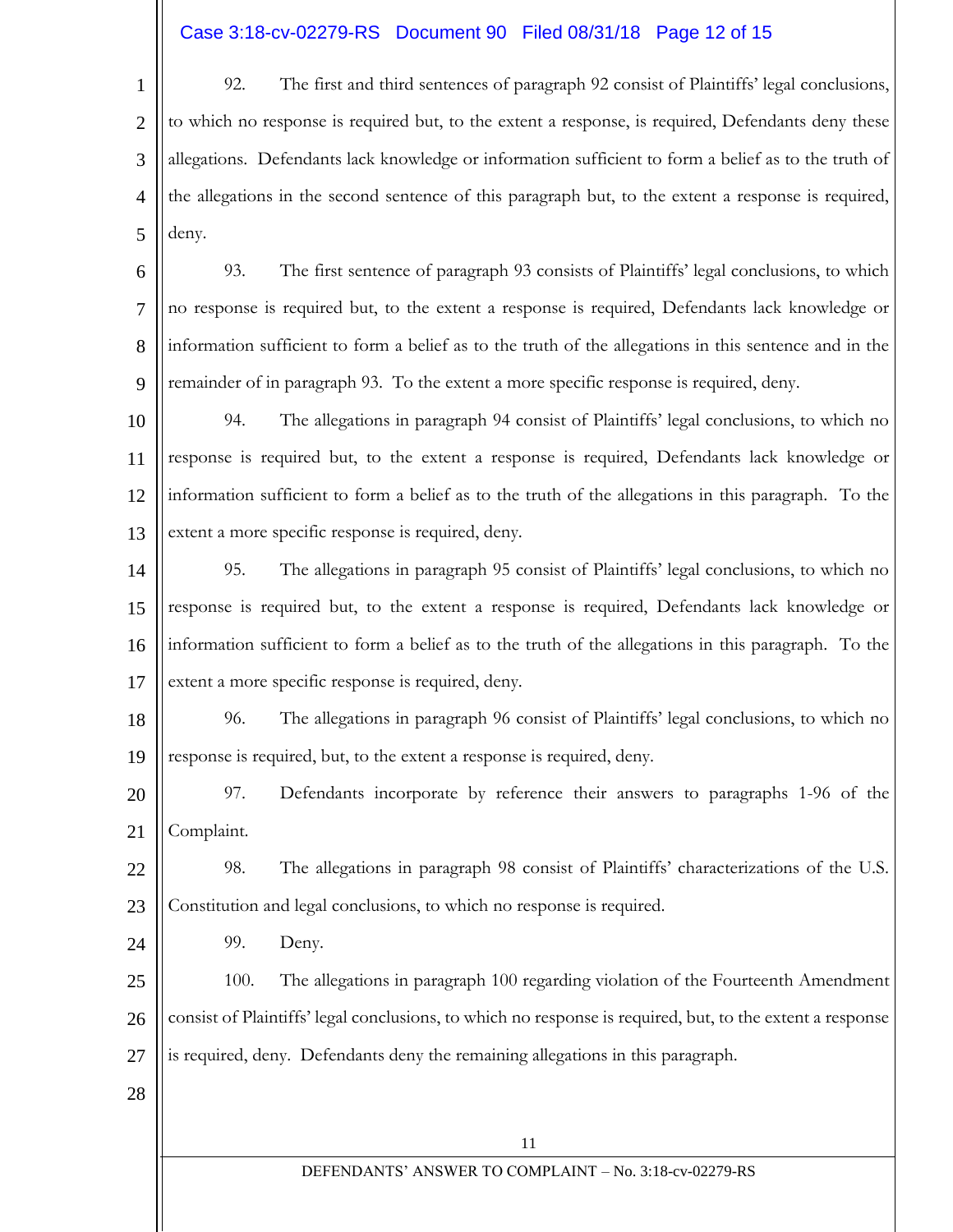# Case 3:18-cv-02279-RS Document 90 Filed 08/31/18 Page 13 of 15

| $1 \parallel$ | The first sentence of paragraph 101 consists of Plaintiffs' legal conclusions, to which<br>101.               |
|---------------|---------------------------------------------------------------------------------------------------------------|
|               | $2 \parallel$ no response is required but, to the extent a response is required, Defendants lack knowledge or |
|               | $3$   information sufficient to form a belief as to the truth of the allegations in this sentence and in the  |
|               | $4$   remainder of this paragraph. To the extent a more specific response is required, deny.                  |

5 6 7 8 102. The first sentence of paragraph 102 consists of Plaintiffs' legal conclusions, to which no response is required but, to the extent a response is required, Defendants lack knowledge or information sufficient to form a belief as to the truth of the allegations in this sentence and in the remainder of this paragraph. To the extent a more specific response is required, deny.

9 10 11 12 103. The allegations in paragraph 103 consist of Plaintiffs' legal conclusions, to which no response is required but, to the extent a response is required, Defendants lack knowledge or information sufficient to form a belief as to the truth of the allegations in this paragraph. To the extent a more specific response is required, deny.

13 14 104. The allegations in paragraph 104 consist of Plaintiffs' legal conclusions, to which no response is required, but, to the extent a response is required, deny.

15 16 105. Defendants incorporate by reference their answers to paragraphs 1-104 of the Complaint.

17 18 106. The allegations in paragraph 106 consist of Plaintiffs' characterizations of the cited statute and legal conclusions, to which no response is required.

19 20 107. The allegations in paragraph 107 consist of Plaintiffs' legal conclusions, to which no response is required, but, to the extent a response is required, deny.

21 22 108. The allegations in paragraph 108 consist of Plaintiffs' legal conclusions, to which no response is required, but, to the extent a response is required, deny.

23 24 25 26 109. The first sentence of paragraph 109 consists of Plaintiffs' legal conclusions, to which no response is required but, to the extent a response is required, Defendants lack knowledge or information sufficient to form a belief as to the truth of the allegations in this sentence or in the remainder of this paragraph. To the extent a more specific response is required, deny.

27 28 110. The allegations in paragraph 110 consist of Plaintiffs' legal conclusions, to which no response is required but, to the extent a response is required, Defendants lack knowledge or

#### DEFENDANTS' ANSWER TO COMPLAINT – No. 3:18-cv-02279-RS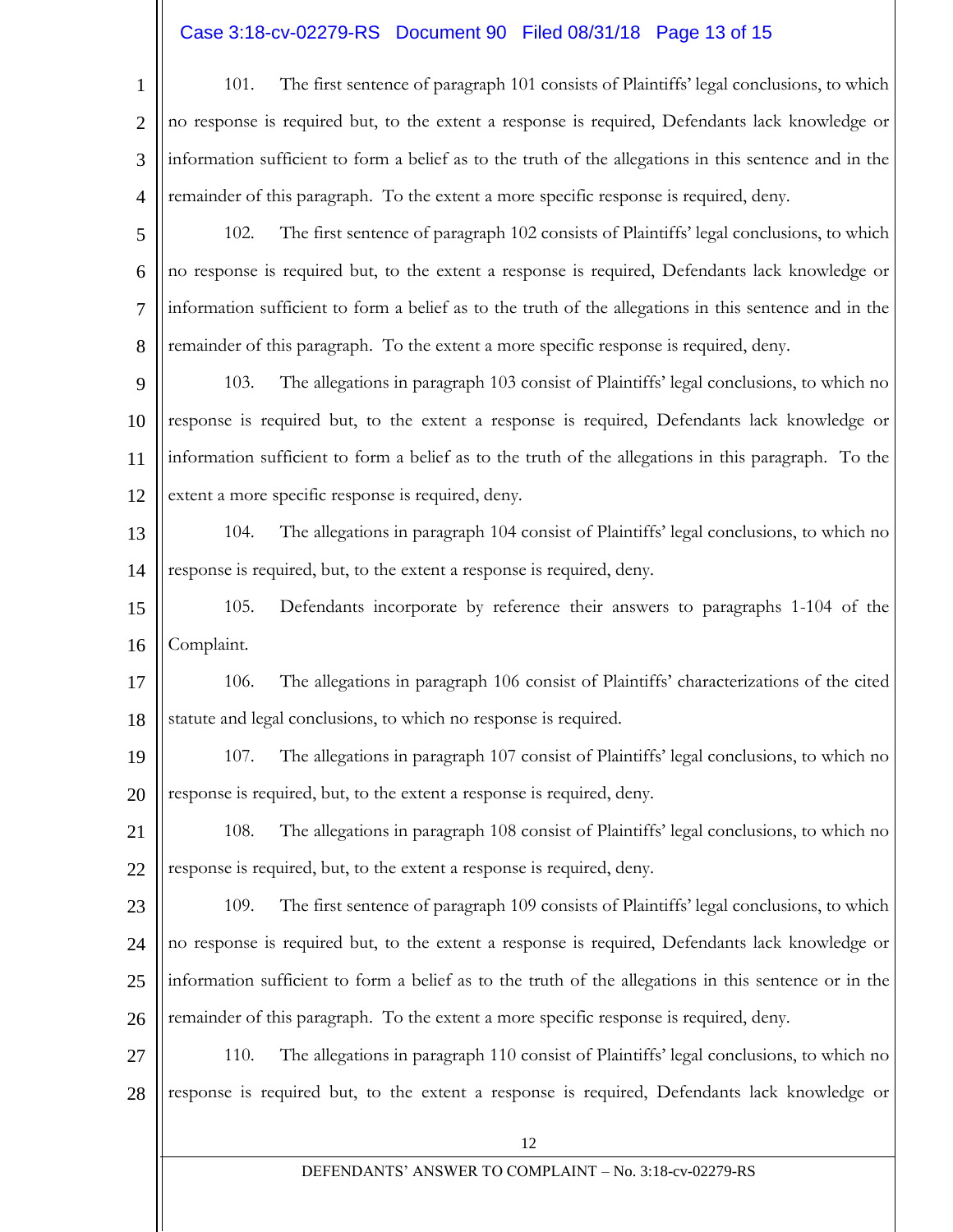#### 13 DEFENDANTS' ANSWER TO COMPLAINT – No. 3:18-cv-02279-RS 1 2 3 4 5 6 7 8 9 10 11 12 13 14 15 16 17 18 19 20 21 22 23 24 25 26 27 28 information sufficient to form a belief as to the truth of the allegations in this paragraph. To the extent a more specific response is required, deny. 111. The allegations in paragraph 111 consist of Plaintiffs' legal conclusions, to which no response is required, but, to the extent a response is required, deny. 112. Defendants incorporate by reference their answers to paragraphs 1-111 of the Complaint. 113. The allegations in paragraph 113 consist of Plaintiffs' characterizations of the cited statute and legal conclusions, to which no response is required. 114. Deny. 115. The allegations in the first sentence of paragraph 115 consist of Plaintiffs' legal conclusions, to which no response is required but, to the extent a response is required, deny. Defendants deny the second sentence of this paragraph. 116. The allegations in paragraph 116 consist of Plaintiffs' legal conclusions, to which no response is required but, to the extent a response is required, Defendants lack knowledge or information sufficient to form a belief as to the truth of the allegations in this paragraph. To the extent a more specific response is required, deny. 117. The allegations in paragraph 117 consist of Plaintiffs' legal conclusions, to which no response is required, but, to the extent a response is required, deny. The remaining paragraphs of the Complaint contain Plaintiffs' requested relief, to which no response is required. To the extent a response is required, Defendants deny the allegations contained in the remaining paragraphs of the Complaint and further aver that Plaintiffs are not entitled to any relief. Defendants hereby deny all allegations in the Complaint not expressly admitted or denied. WHEREFORE, having fully answered the Complaint, Defendants assert that Plaintiffs are not entitled to the relief requested and respectfully request that the Court enter judgment dismissing this action with prejudice and awarding Defendants costs and such other relief as the Court may deem appropriate. Case 3:18-cv-02279-RS Document 90 Filed 08/31/18 Page 14 of 15